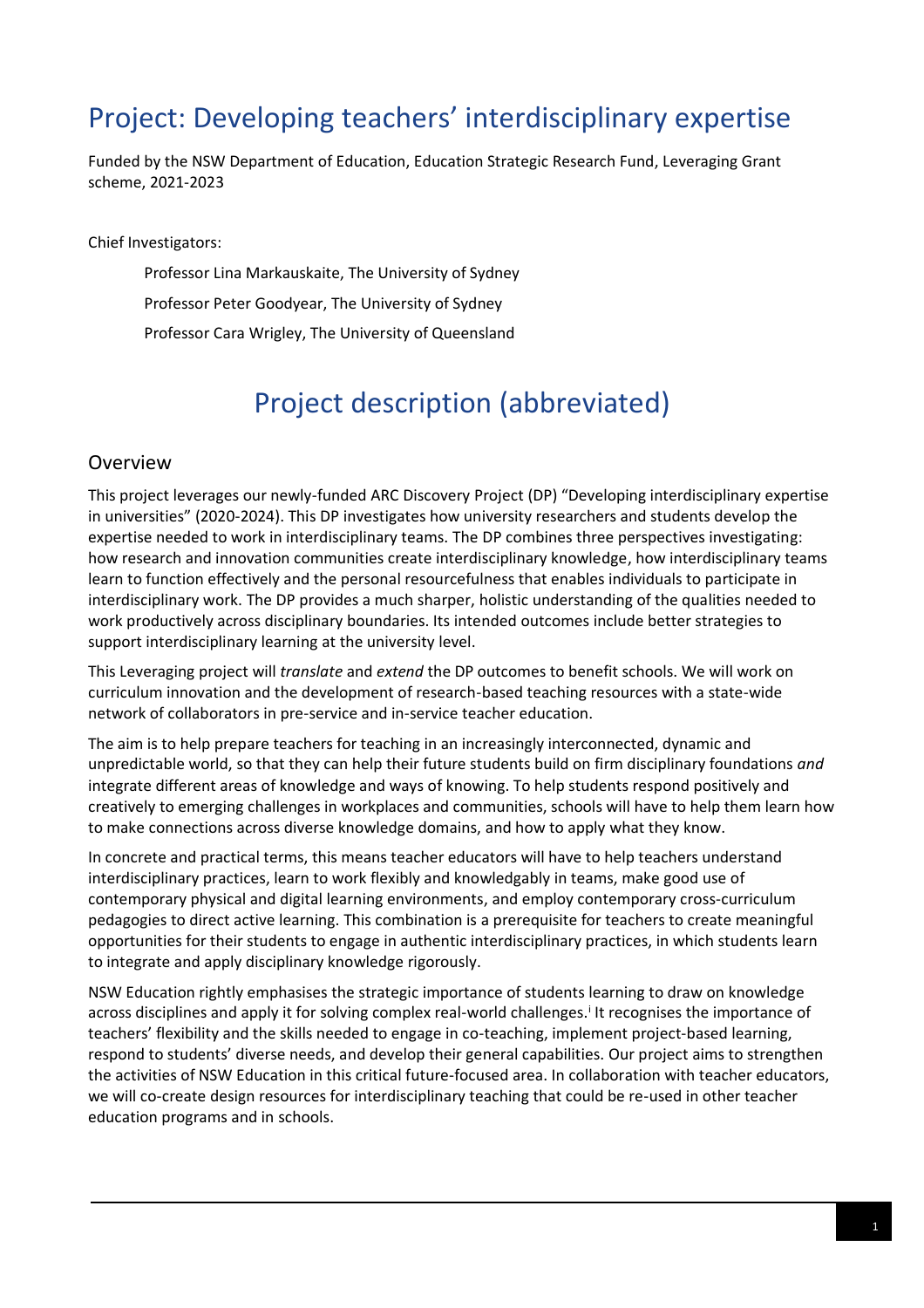## Rationale

Interdisciplinary expertise refers to the capabilities needed to engage skilfully in those kinds of knowledge work that involve several established knowledge fields and to foster connections between them. Interdisciplinary expertise does not replace disciplinary knowledge; it builds on it. For example, solving sustainability issues, responding to global health challenges, engaging in STEM- and AI-driven innovation all require capabilities to integrate knowledge from different disciplines taught in separate school subjects. This also involves the capabilities needed to apply disciplinary knowledge rigorously and creatively in making decisions and creating products that have practical outcomes.

Interdisciplinary expertise is vital to future economic prosperity, health, and social wellbeing. However, its nature is not well-understood, which makes it unnecessarily hard to create opportunities for people to become adept at collaborating with others across different fields of knowledge. It is currently very hard for schools and teachers to develop the expertise needed to prepare students for interdisciplinary work. As a result, interdisciplinary project-based learning often lacks rigour and fails to achieve expected learning outcomes. For example, a recent literature review of interdisciplinary STEM education shows that students' interdisciplinary learning is poorly assessed.<sup>ii</sup> Similarly, a recent review of STEAM education shows a lack of emphasis on students' learning to engage in interdisciplinary practices.<sup>iii</sup>

Despite the stark recognition of the urgent need to develop people's capabilities to work across disciplines<sup>iv</sup>, pre-service teacher education and in-service teacher professional development programs rarely focus on developing teachers' competencies to teach students to integrate disciplinary knowledge and work across disciplinary boundaries. As the UK Higher Education Academy's review concludes, interdisciplinary pedagogies is one of the most poorly understood and implemented aspects of contemporary education.<sup>v</sup>

This Strategic Leveraging project will extend our collective understanding of interdisciplinary expertise, and how to enhance its development for pre- and in-service teachers and, through that, how to strengthen students' capabilities for interdisciplinary work. This project will produce an overarching framework that articulates the main constituents of teachers' interdisciplinary expertise and co-create a set of practical reusable design resources for embedding the development of teachers' interdisciplinary expertise in preservice education and in-service professional development.

## Aims and objectives

This project has two main aims:

- 1. *to produce an overarching framework* that articulates the main aspects of teachers' interdisciplinary expertise; and
- 2. *to co-create a set of practical reusable design resources* for embedding the development of teachers' interdisciplinary expertise in pre-service education and in-service professional development.

This project will use innovative co-design methods and patterns-based approaches to representing reusable design knowledge to co-create, test and disseminate design resources that capture and communicate successful practice.

Key objectives:

- 1. *To identify* the principal challenges and barriers teachers face—and the capabilities and resources they need—when developing their students' abilities to engage in productive interdisciplinary project work.
- 2. *To create a framework* for developing teachers' interdisciplinary expertise, including a set of *reusable design resources* for integrating the development of interdisciplinary expertise in preservice teacher education and in-service professional development.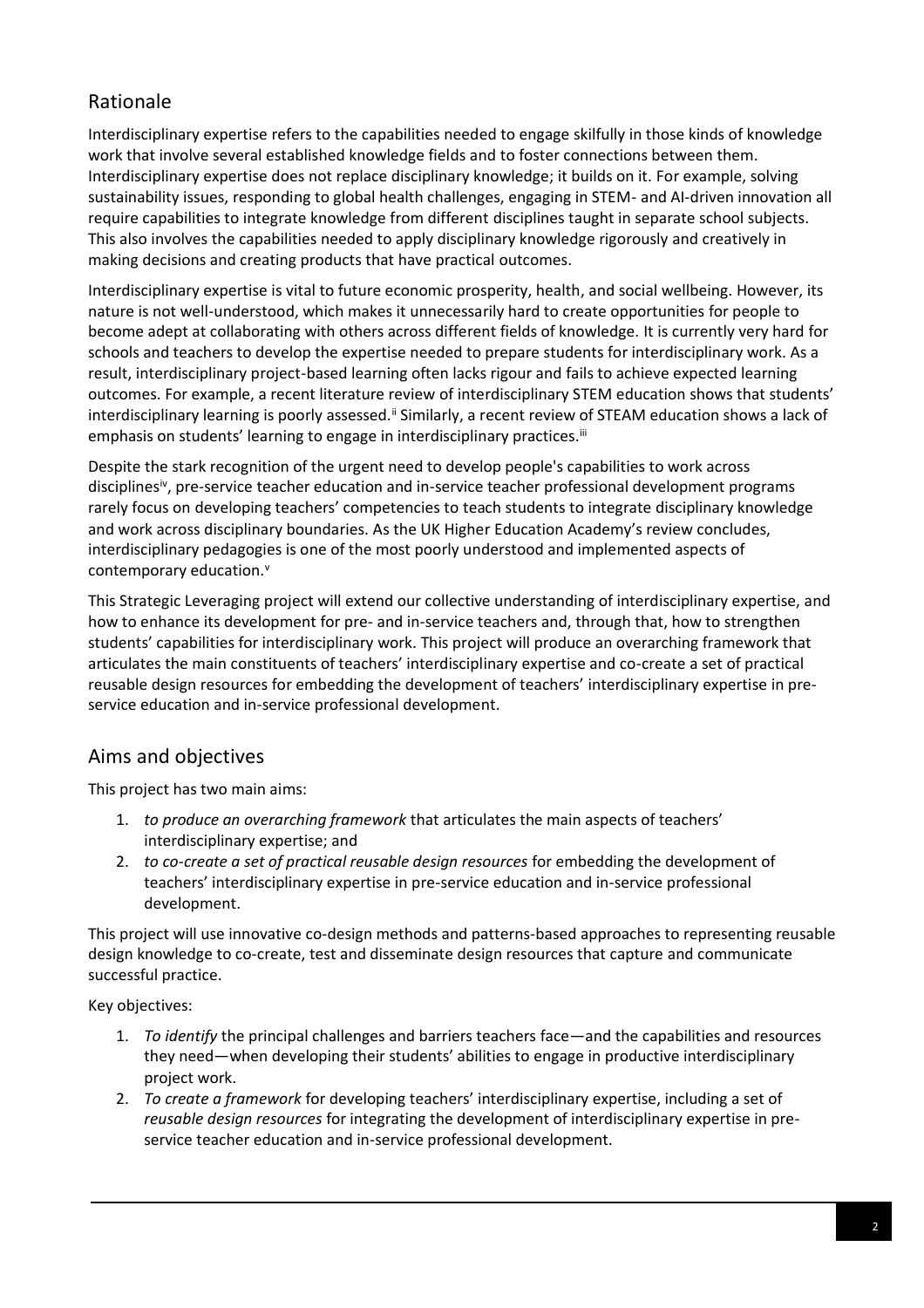- 3. *To apply, test, refine and expand* this framework and associated resources in a robust, iterative codesign process with experts, stakeholders and end-users.
- 4. *To disseminate* the framework, resource kit and associated project outcomes.

## Conceptual and methodological approaches

This translational project, like the DP, will build on the conceptualisations of professional capabilities for practical, knowledge-informed innovation developed by CIs Markauskaite and Goodyear in their earlier ARC-funded DP.<sup>vi</sup> It will first articulate what constitutes teacher interdisciplinary expertise and how it can be developed. This work will culminate in the construction of a teacher interdisciplinary expertise framework and will draw on extensive consultation and a scoping review, described below. Then, it will produce a set of re-useable design resources. This will involve joint co-design work with a network of collaborators in pre-service and in-service teacher education from across NSW.

The project will use two main methodological approaches. First, the participatory co-design methods developed by CI Wrigley<sup>vii</sup> will be used for co-developing the teacher interdisciplinary expertise framework and, later, for facilitating course redesign for embedding interdisciplinary expertise development in preservice and in-service education. Second, patterns-based approaches to representing reusable design knowledge developed by both Wrigley and Goodyearviii will be used to co-create and test design resources and present them in a rigorous and easy to re-use in new teacher education and professional development contexts form.

## Project design

The project will include two phases.

#### *Phase 1: Consultation and scoping study and initial development of teacher interdisciplinary expertise framework. This phase will include two components.*

First, we will use outcomes of the ARC DP and our earlier ARC-funded projects to produce an initial consultation paper on the nature of interdisciplinary expertise and how it is learnt. Using this paper as a stimulus, we will carry out a series of consultations with the main stakeholder groups (e.g. NSW Education, in-service and pre-service teachers and teacher educators) to identify current areas of teacher interdisciplinary practices and challenges, as well as practices and barriers in developing pre- and in-service teachers' interdisciplinary expertise, and to translate these ideas to Australian and NSW school contexts. In parallel, we will conduct a scoping literature review on the development of teacher interdisciplinary expertise to identify current models, key elements of effective practice, evidence, as well as gaps in the literature.

Secondly, building on the outcomes of the first stage, we will design and conduct a model-building workshop to create an initial framework for the development of teacher interdisciplinary expertise. We will use the participatory design-led approachwith interested parties from initial teacher education and professional development, experts from interdisciplinary research centres and other stakeholders (e.g. NSW Education, pre-service and in-service teachers, N=20). This work will help ensure the alignment of the outcomes with the existing practices, challenges and aspirations of all parties involved in NSW education. It will also ensure that the proposed teacher interdisciplinary expertise framework, and approaches to develop it, draw on state-of-the-art evidence and knowledge (Outputs 1-5).

#### *Phase 2: Development and testing of design resources in pre-service teacher education and in-service professional development*.

This will include: 1) development of initial resources for course redesign, drawing on the interdisciplinary expertise framework; 2) course redesign workshops, conducted using a design-led innovation approach, involving in- and pre-service education providers from NSW, to help them embed interdisciplinary expertise development in their teacher education programs for preservice and in-service teachers; and 3) follow-up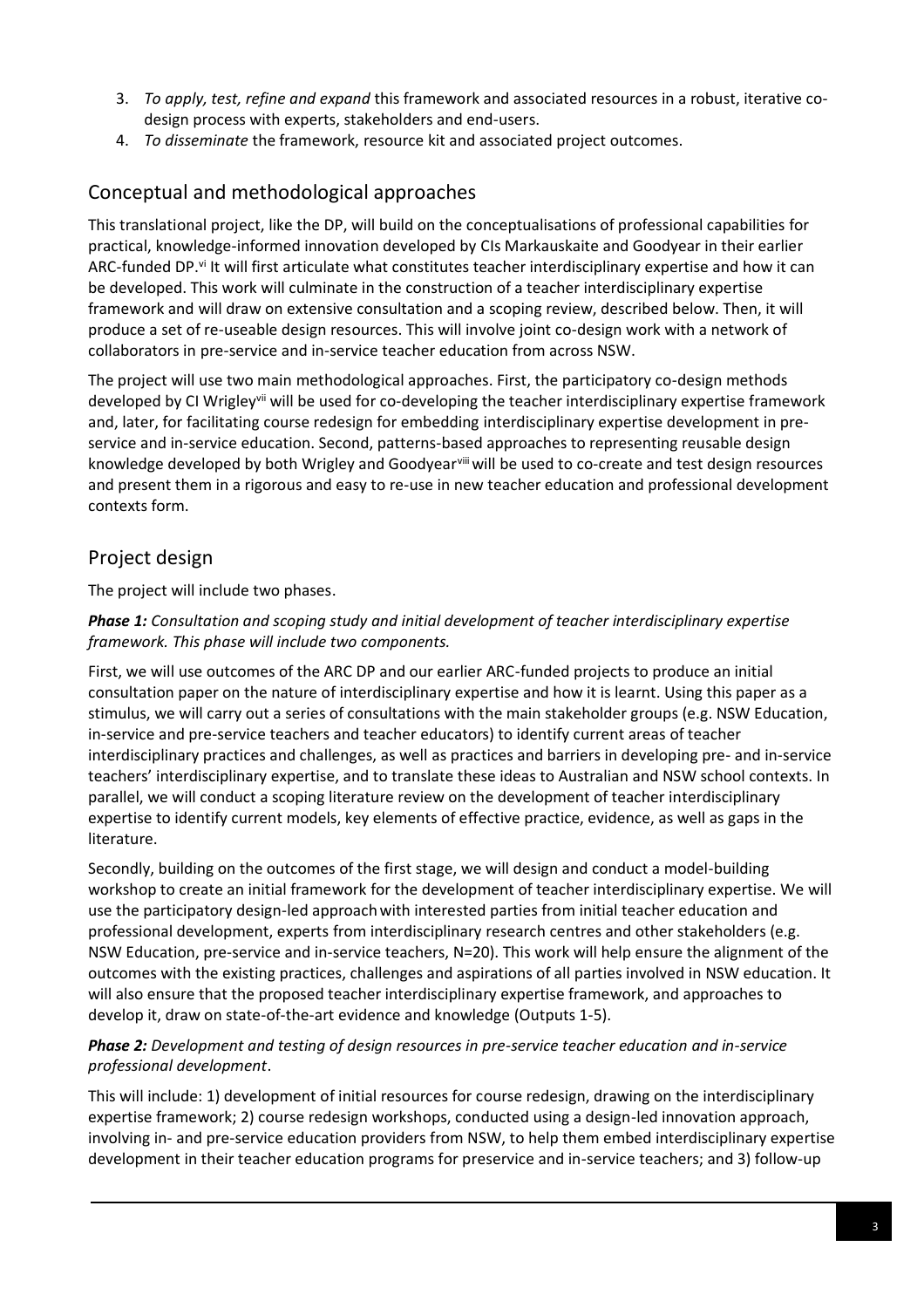distributed design work with teacher educators from 5-7 programs, to develop and test a set of specific design patterns. This phase will build on participatory innovation design and patterns-based approaches to produce reusable design resources. This will ensure that the design resources we create generate immediate benefits and are reusable (Outputs 6-9).

To ensure inclusion and representation of diverse participants who could benefit from the project the most, we will create criteria and select participants for each phase of the project in consultation with the project reference group.

To ensure relevance and quality, we will present interim products to stakeholders in a range of formats and at multiple points during the project. Our strategies will include consultations with the reference group and individual stakeholders, webinars and conferences, peer-review, expert evaluation and feedback via the project website (Outputs 1-12).

All developed products will be available via the project website. The final products (the framework, a set of design patterns and associated resources) will be assembled into the resource kit and made available for all NSW teacher educators.

## **Outputs**

This Strategic Leveraging project will include two phases (see Attachment) and will produce the following outputs:

### **Phase 1**

- 1. **A consultation paper**: identifying and mapping current focus areas of teacher interdisciplinary practices and challenges, as well as practices and barriers in developing pre- and in-service teachers' interdisciplinary expertise in Australian and NSW school context (4 months). Responses to the paper will help create a broad network of interested parties in NSW Education and NSW universities.
- 2. **A scoping review report**: on the development of teachers' interdisciplinary expertise, covering current evidence, models, and key elements of effective practice, as well as gaps in the literature and other aspects identified through the consultation paper and responses received (7 months).
- 3. **Online and face-to-face events**: presenting the outcomes of outputs 1 and 2 for partners/stakeholders, especially for NSW Education and pre- and in-service education providers (8 months).
- 4. **Materials for facilitating a model-building workshop**: developing the interdisciplinary expertise framework (10 months).
- 5. **A technical report**: documenting workshop outcomes and presenting a framework that articulates the main aspects of teachers' interdisciplinary expertise (12 months).

#### **Phase 2**

- 6. **Materials for facilitating course redesign workshops**: for in- and pre-service education providers, embedding interdisciplinary expertise development (14 months).
- 7. **A design pattern-book**: a set of design patterns for embedding the development of interdisciplinary expertise in pre-service teacher education and in-service teacher professional development (18 months).
- 8. **A webinar**: presenting the outcomes of 5 and 7 for partners/stakeholders—NSW Education and preservice and in-service teacher education providers (21 months).
- 9. **Final version of the resource kit**: framework, pattern-book and associated resources (24 months).
- 10. **A project website**: to host materials for stakeholder consultation, engagement, dissemination and reuse; curating outputs of the main stages of the project (updated regularly from month 1 to 24).
- 11. **Scholarly publications**: two research-based open-access academic papers, two presentations at the Australian Association for Research in Education (AARE) annual conference and two papers for professional practitioners.
- 12. **Key outputs made available** via the University's eScholarship repository and stored there in perpetuity.